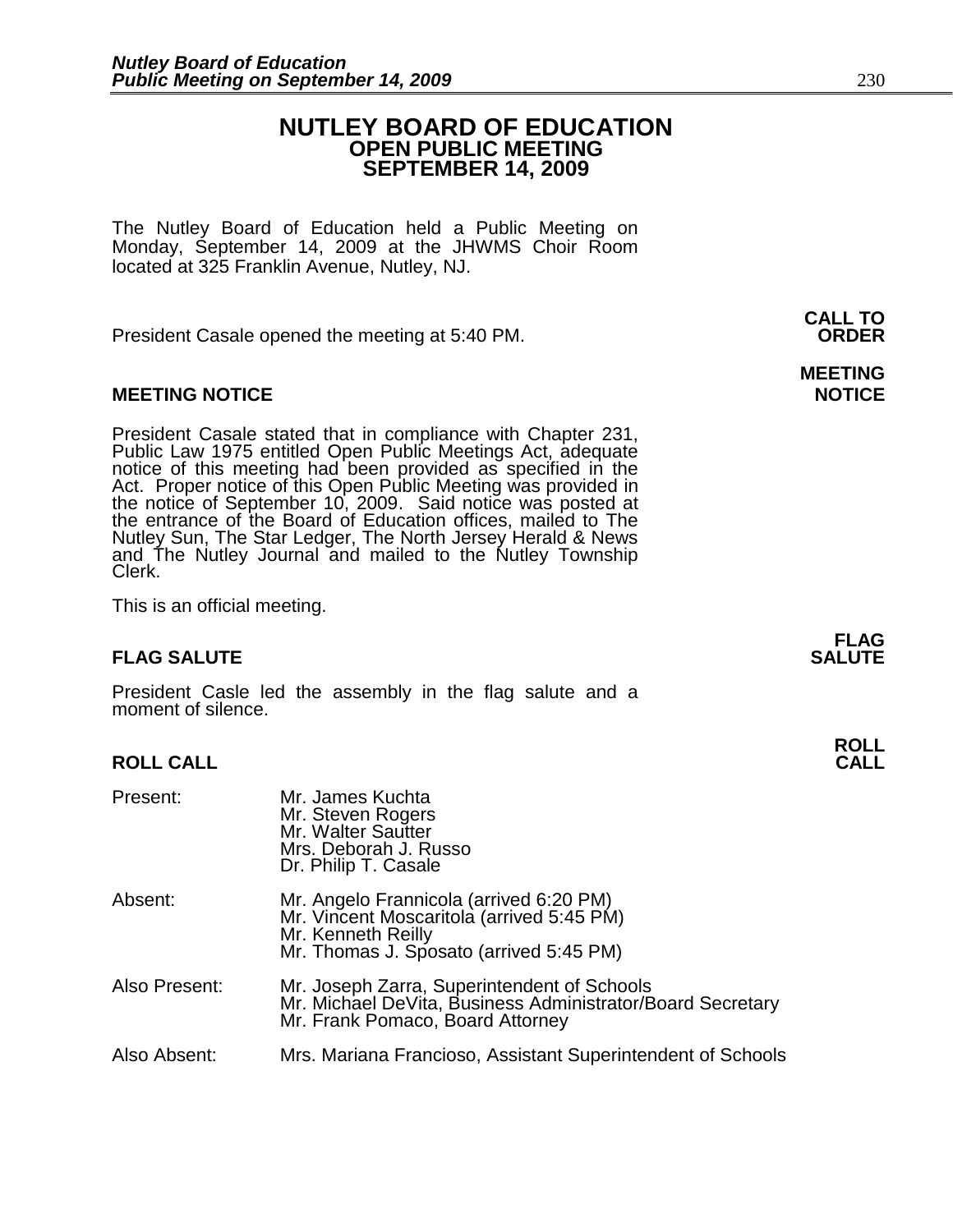Trustee Moscaritola and Sposato arrived at 5:45 PM.

# **RECESS MEETING RECESS**

At 5:47 PM upon the suggestion of President Casale, Trustee Kuchta moved, Trustee Rogers seconded, and the Board unanimously approved by voice vote a motion to recess.

# **RECONVENE MEETING RECONVENE**

At 5:50 PM Trustee Kuchta moved, Trustee Russo seconded, and the Board unanimously approved by voice vote a motion to reconvene the open public meeting.

Mr. Zarra requested that Superintendent Resolution 4 – Amending Resolution – Reappointments Instructional Aides and Resolution 6 – Appointment – Instructional Aide be pulled from the agenda.

Mr. Zarra and Mr. DeVita handed out the addendums.

A Board discussion regarding clubs ensued.

Mr. DeVita addressed the temporary boilers bid.

A Board discussion ensued.

# **MOTION TO ADJOURN TO EXECUTIVE SESSION**

At 6:20 PM Trustee Sposato moved and Trustee Kuchta seconded the following resolution:

WHEREAS, the Board of Education will be discussing matters exempt from public discussion pursuant to N.J.S.A. 10:4-12,

NOW, THEREFORE, BE IT RESOLVED that the Board of Education recess to Closed Executive Session at this time to discuss the following:

> Legal Issues **Negotiations**

BE IT FURTHER RESOLVED that the results of the discussions will be made public by inclusion on the agenda of a subsequent meeting of the Board of Education or when the reasons for discussing such matters in closed session no longer exist.

The motion was approved by voice vote.

# **EXECUTIVE**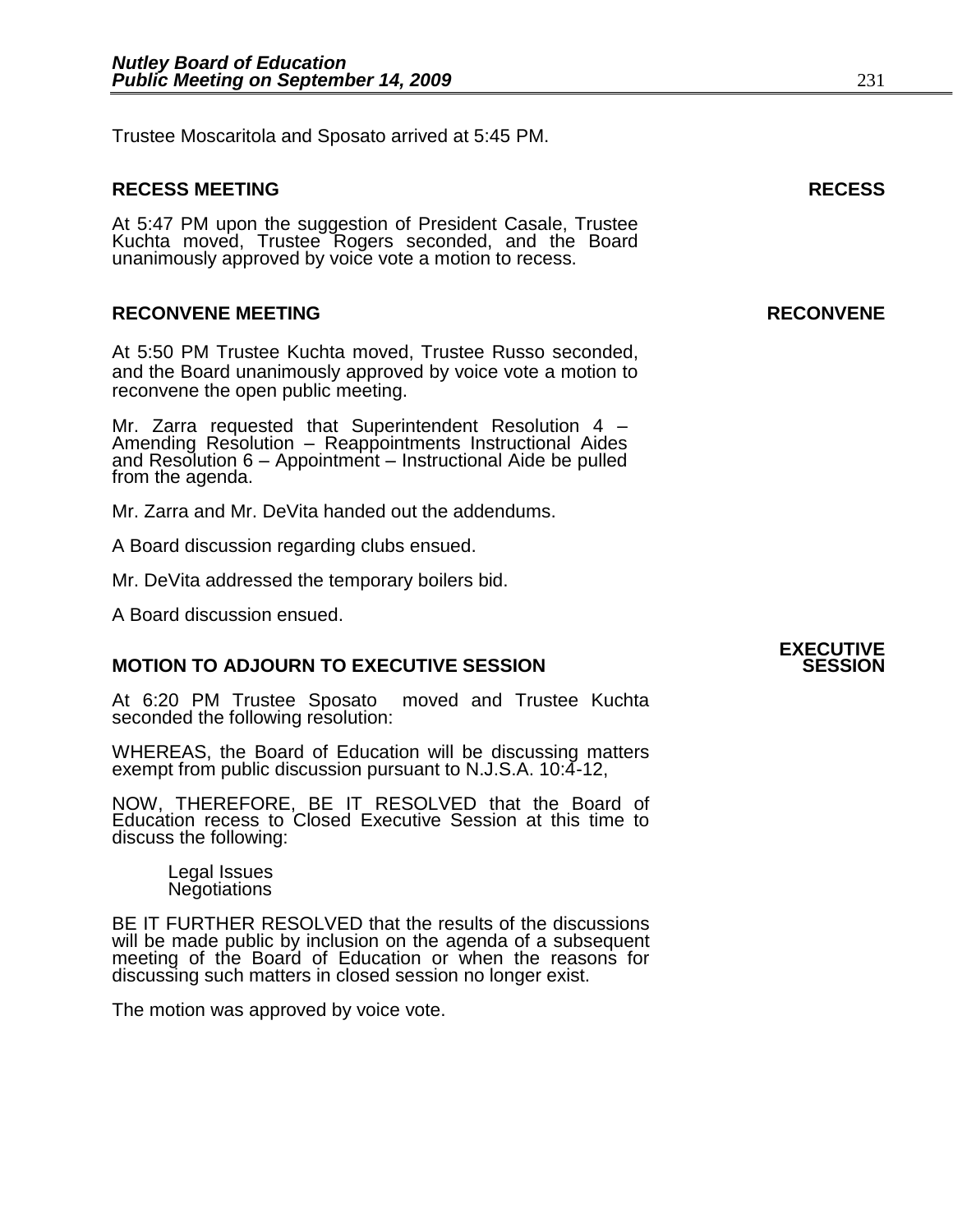# **RECONVENE MEETING RECONVENE**

At 8:06 PM Trustee Kuchta moved, Trustee Sposato seconded, and the Board unanimously approved by voice vote a motion to reconvene the public meeting.

The meeting reconvened in the JHWMS Choir Room located at 325 Franklin Avenue, Nutley, NJ.

# **ROLL CALL CALL**

Present: Mr. Angelo Frannicola Mr. James Kuchta Mr. Vincent Moscaritola Mr. Kenneth Reilly Mr. Steven Rogers Mrs. Deborah J. Russo Mr. Walter Sautter Mr. Thomas J. Sposato Dr. Philip T. Casale

- Also Present: Mr. Joseph Zarra, Superintendent of Schools Mr. Michael DeVita, Business Administrator/Board Secretary
- Also Absent: Mrs. Mariana Francioso, Assistant Superintendent of Schools

Mr. Zarra announced that he would not be cutting music clubs and gave an overview of what was going on throughout the district.

Mr. Devita introduced Mr. Santiago of Chartwells who gave the Board as well as the public insight as to what is being served during the lunch program throughout the district and Chartwells future plans.

# **HEARING OF CITIZENS (Resolutions Only)**

**None** 

**ROLL** 

**HEARING OF**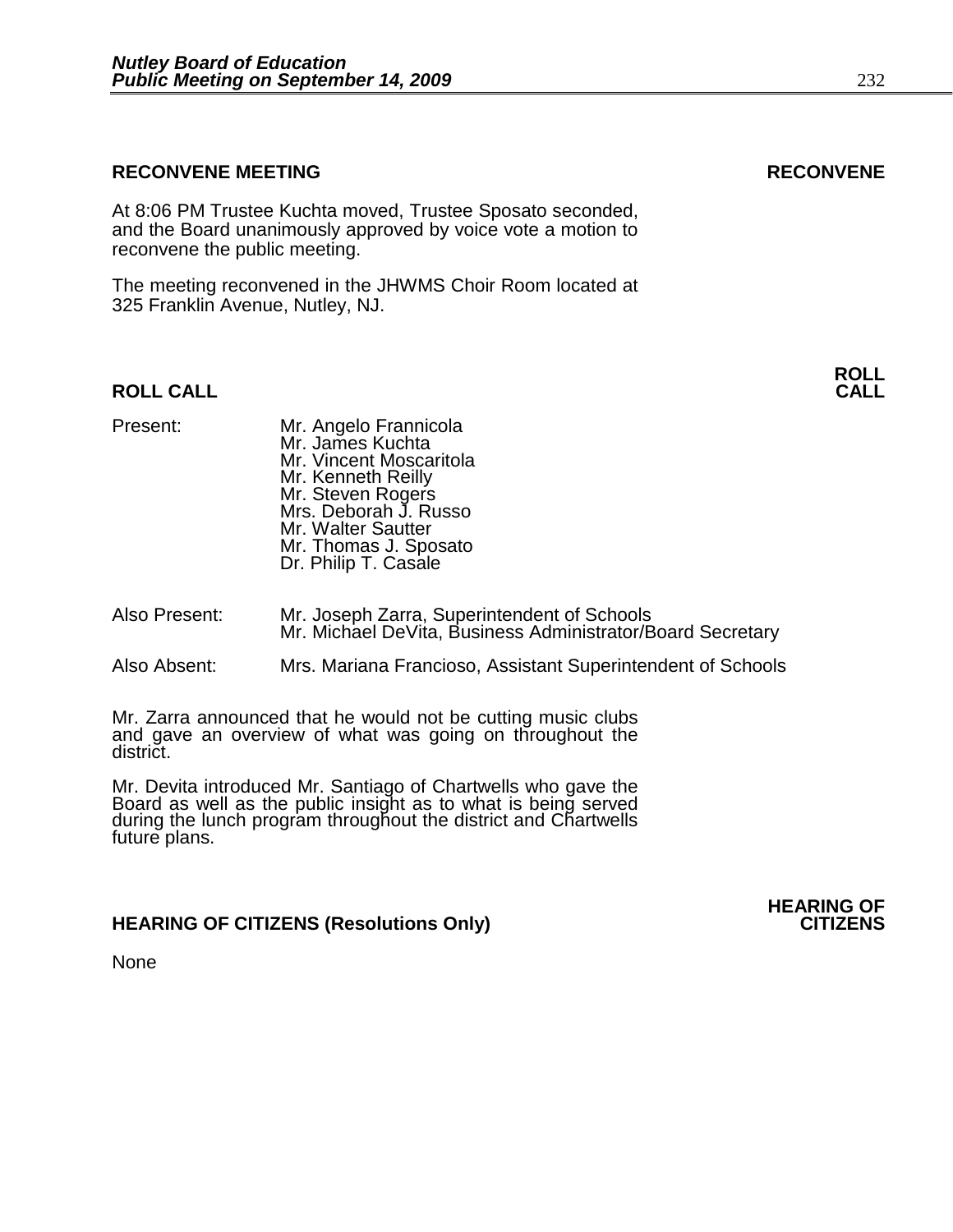Trustee Sautter suggested that the public write to their state legislators so a Hearing of Citizens could be put on the state's agenda at their meetings.

# **SUPERINTENDENT'S RESOLUTIONS** *SUPERINTENDENT'S*

Superintendent Resolution 4 – Amending Resolution – Reappointments Instructional Aides and Resolution 6 – Appointment – Instructional Aide were pulled from the agenda.

Trustee Moscaritola moved, and Trustee Kuchta seconded, a motion that the Board approves Superintendent's Resolutions numbers 1 through 3, 5, 7 and 8 as listed below.

The Superintendent's Resolutions numbers 1 through 3, 5, 7 and 8 as listed below were unanimously approved by roll call vote.

## 1. **AMENDING RESOLUTION – Appointments – BOE Extended Day Program**

BE IT RESOLVED that the Board of Education approves the amending of the resolution Appointments – BOE Extended Day Program, (Schedule D), approved at the August 24, 2009 Board Meeting, to reflect a change in appointment and salary for Miss Nicole Simone to a part-time Substitute Child Care Instructor at the hourly rate of \$25.00.

# 2. **RESCIND/APPOINT - Personnel**

BE IT RESOLVED that the Board of Education approves the rescinding of the Amending Resolution – Instructional Aides approved at the August 24, 2009 Board Meeting, reinstating Miss Alyssa Zuzzio as an Instructional Aide.

BE IT FURTHER RESOLVED that the Board of Education approves the appointment of Miss Zuzzio as a permanent unassigned substitute, effective September 4, 2009 for the 2009/10 school year, at the rate of \$81 per day. This candidate met the district's requirements for the permanent unassigned substitute position which is the possession of a County Substitute certificate.

# **RESOLUTIONS**

# **AMEND APPOINT EXTENDED DAY**

### **RESCIND /APPOINT EXTENDED DAY**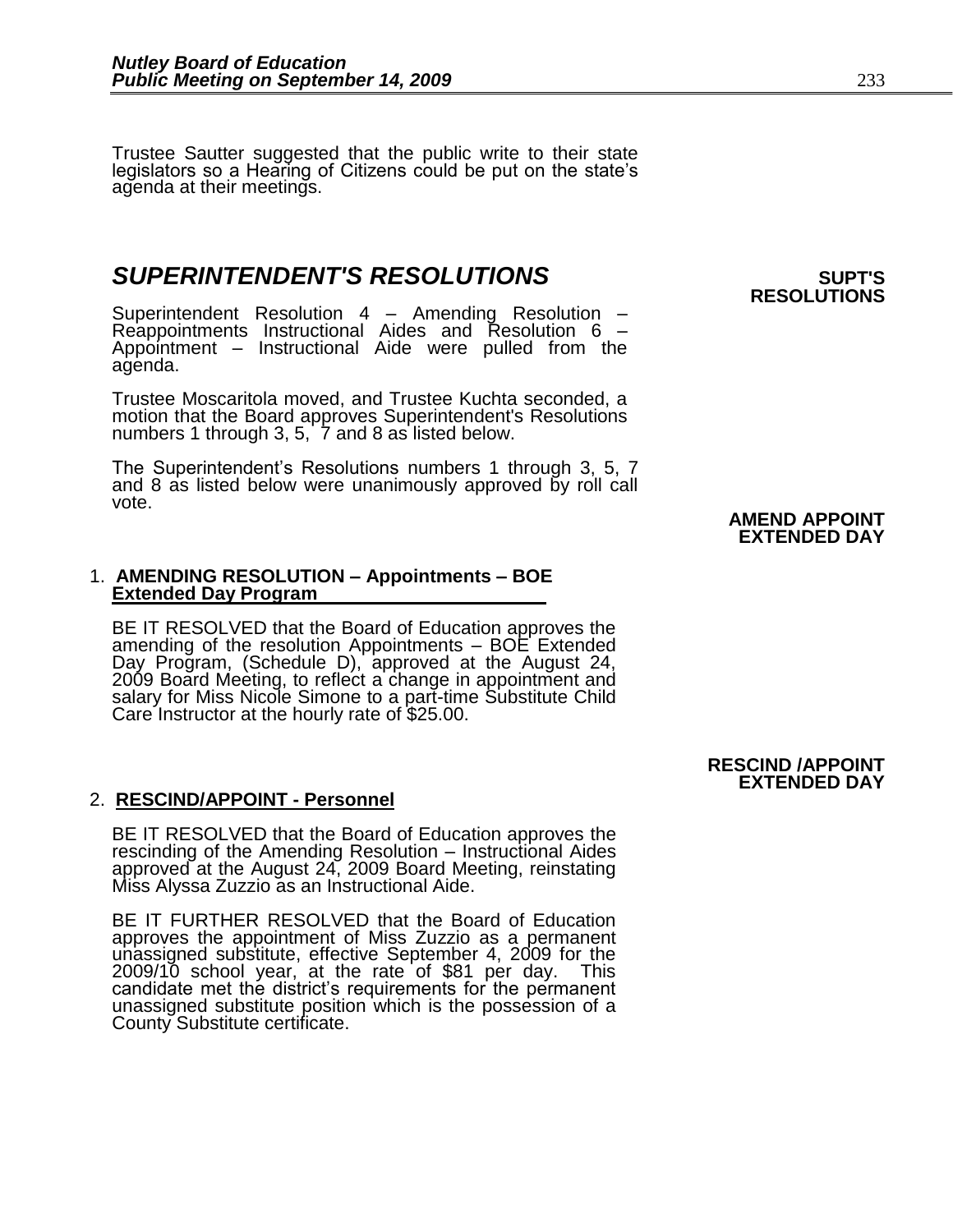# 3. **AMENDING RESOLUTION – Personnel**

BE IT RESOLVED that the Board of Education approves the amending of the Addendum Resolution Reappointments – Part-time School Aides approved at the August 24, 2009 Board Meeting to reflect the following change:

Reinstate the following Part-time School Aide:

Diane Sangemino

# 5. **APPOINTMENT – School Crossing Guard**

BE IT RESOLVED that the Board of Education approves the appointment of Maria Liloia as Crossing Guard at the Radcliffe School driveway at the hourly rate of \$16.01, for the 2009-10 school year.

# 7. **APPOINTMENTS – BOE Extended Day Program**

BE IT RESOLVED that the Board of Education approves the appointments of the School Age Extended Day Program employees listed below for the 2009-10 school year at the salaries indicated:

Child Care Instructor (p/t) Hourly Rate

Kelli Cerniglia **\$27.00** 

Substitute Child Care Aide (p/t)

Denise Marando \$12.75

# 8. **APPOINTMENT – Volunteer Coach**

BE IT RESOLVED that the Board of Education approves the appointment of Mr. Brendan Whitford for the position of Volunteer Volleyball Coach for the 2009-10 school year.

> **AMEND APPOINT NON-TENURED TEACHERS**

**VOLUNTEER COACH**

**APPOINT** 

# 9. **AMENDING RESOLUTION – Appointments – Non-Tenured Teachers**

Trustee Reilly moved, and Trustee Sposato seconded, the following resolution. Upon being put to a roll call vote the resolution was approved.

 **APPOINT**

# **CROSSING GUARD**

 **APPOINT EXTENDED DAY**

**AMEND PERSONNEL**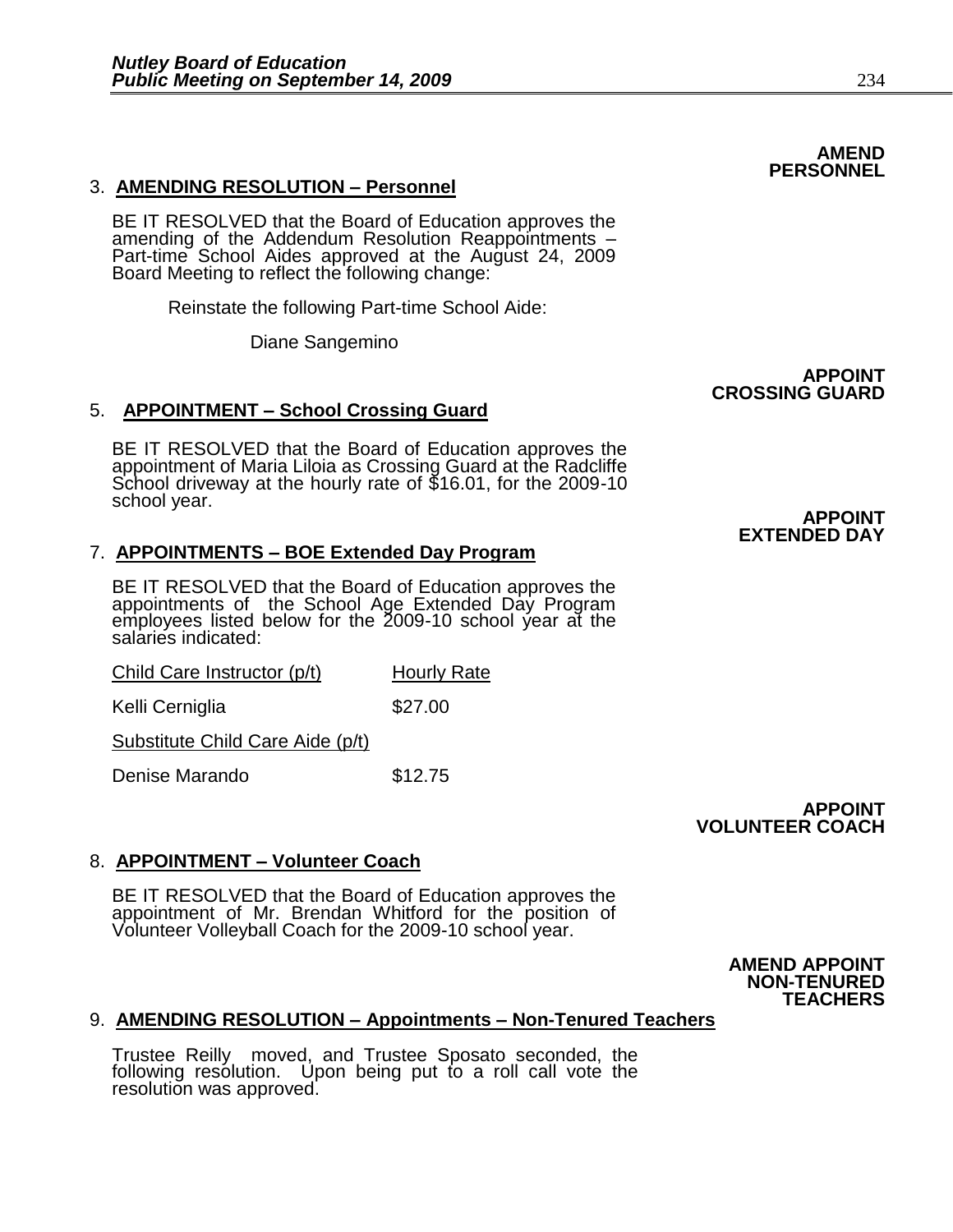BE IT RESOLVED that the Board of Education approves the amending of the resolution Appointment – Non-Tenured Teachers, approved at the June 16, 2008 Board Meeting to reflect the following change for Ms. Stephanie Scheick from p/t .5 (2008-09 school year) to p/t .2 (2009-10 school year) effective October 1, 2009.

Trustee Moscaritola left the room at 8:26 PM.

# 10. **APPOINTMENT – Substitute Teacher**

Trustee Russo moved, and Trustee Kuchta seconded, the following resolution. Upon being put to a roll call vote the resolution was approved.

BE IT RESOLVED that the Board of Education approves the appointment of Miss Danielle Franco as a substitute teacher effective September 15, 2009 for the 2009-10 school year.

# *BUSINESS ADMINISTRATOR/ BOARD SECRETARY'S RESOLUTIONS*

Trustee Frannicola moved, and Trustee Kuchta seconded, a motion that the Board approves Superintendent's Resolutions numbers 1 through 5 as listed below.

The Superintendent's Resolutions 1 through 5 were unanimously approved.

> **PAYMENT HILT CONSTRUCTION CO.**

 **APPROVE PARTIAL** 

# 1. **APPROVAL OF PARTIAL PAYMENT TO HILT CONSTRUCTION CO.**

BE IT RESOLVED that the Board of Education approves partial payment in the amounts of \$515,972.94 to Hilt Construction Co. for the Exterior Façade Repairs at Washington Elementary School and \$320,884.34 for the Exterior Façade Repairs at Yantacaw Elementary School as per the recommendation of the Board's Engineer and Construction Manager.

 **APPOINT SUB TEACHERS**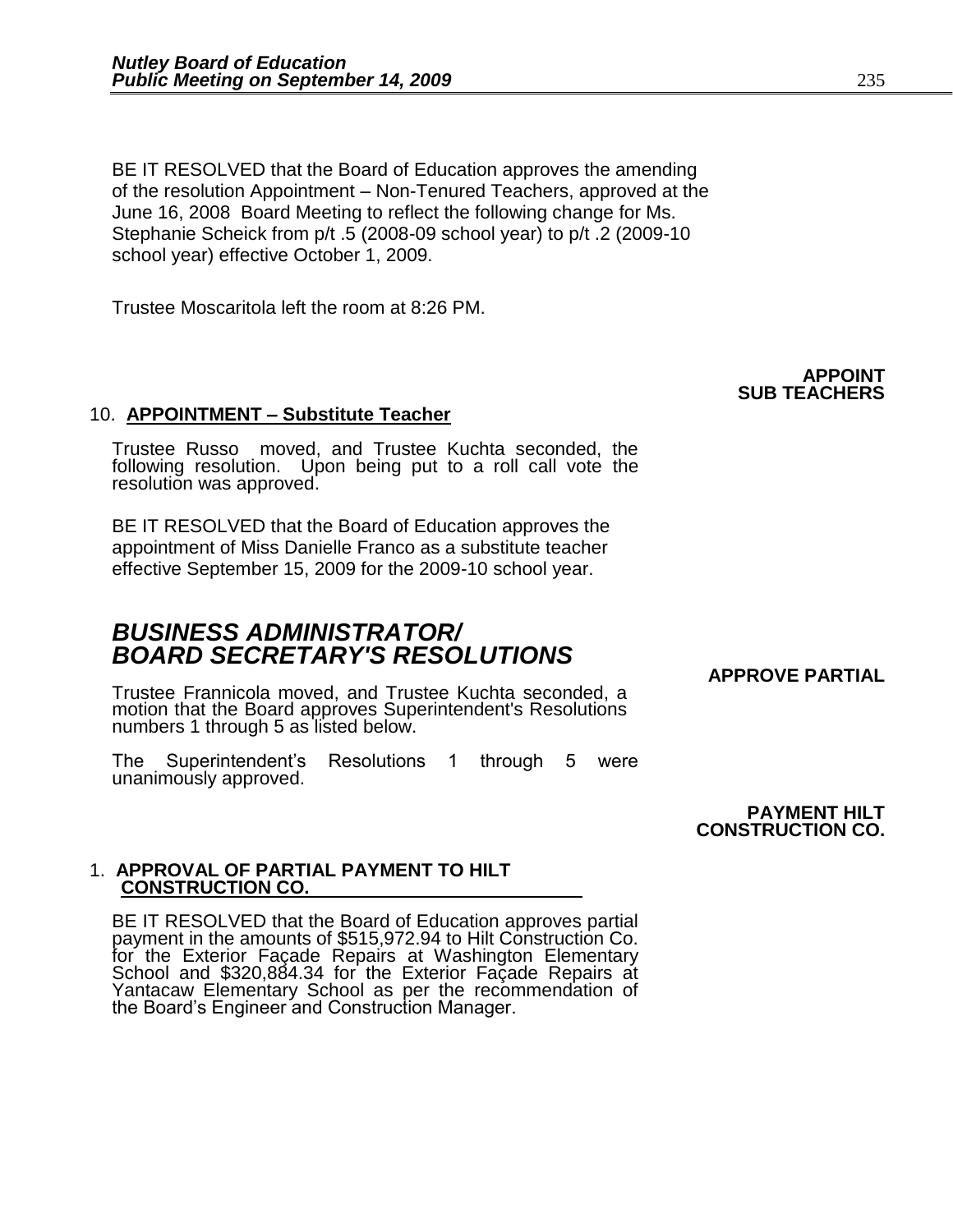### **APPROVE PARTIAL PAYMENT LEVY CONSTRUCTION CO.**

# 2. **APPROVAL OF PARTIAL PAYMENT TO LEVY CONSTRUCTION CO. INC.**

BE IT RESOLVED that the Board of Education approves partial payment in the amount of \$181,221.60 to Levy Construction Co. Inc. for the Window and Door Replacement at Lincoln and Radcliffe Elementary Schools as per the recommendation of the Board's Architect and Construction Manager.

> **REJECT BID SECURITY UPGRADES**

# 3. **REJECT BID – SECURITY UPGRADES FOR LINCOLN, RADCLIFFE, YANTACAW, WAHSINGTON ELEMENTARY SCHOOLS & NUTLEY HIGH SCHOOL**

WHEREAS bids for security upgrades for Lincoln, Radcliffe, Yantacaw, Washington Elementary School and Nutley High School were advertised on August 7, 2009.

WHEREAS sealed bids were publicly opened and read aloud on August 20, 2009 at 1:00 PM in the office of the Business Administrator/Board Secretary, and

WHEREAS the following bids were received in the following amounts:

Integrated Systems & Services, Inc. \$448,824 Cliffwood, NJ

Open Systems Integrators, Inc. \$484,000 Manalapan, NJ

and

WHEREAS the lowest bid substantially exceeds the cost estimates for the goods or services,

NOW THEREFORE BE IT RESOLVED that the Board of Education rejects the bids received according to 18A:18A-22 which states that a board of education may reject all bids if the lowest bid substantially exceeds the cost estimates for the goods or services.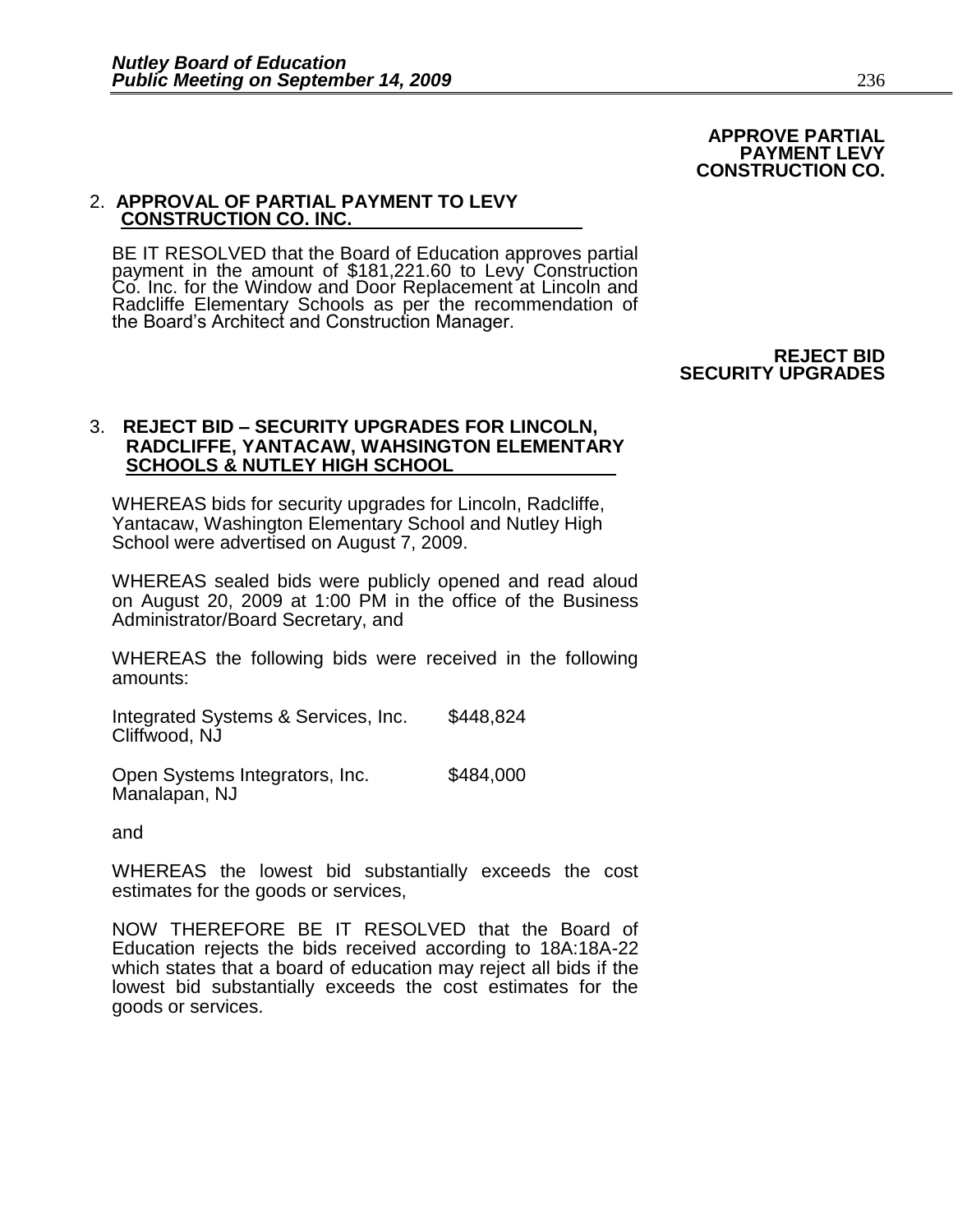# 4. **ACCEPTANCE OF DONATION**

BE IT RESOLVED that the Board of Education approves the acceptance of a donation from the Radcliffe PTO in the amount \$12,000 to be used for the purchase of three Smart Boards and a laser jet printer to be used at the school.

## **APPROVE METROPOLITAN ENGINEERING ASSOCIATES**

# 5. **APPROVAL OF METROPOLITAN ENGINEERING ASSOCIATES, INC.**

BE IT RESOLVED that the Board o Education approves having Metropolitan Engineering Associates, Inc. perform forensic studies and provide litigation and claim support, assistance, and expert witness services in conjunction with and at the direction of Board legal counsel at the following hourly rates:

| Title                            | <b>Hourly Rate</b> |
|----------------------------------|--------------------|
| Principals                       | \$200              |
| <b>Scheduling Consultant</b>     | 200                |
| J. Sullivan, P.E.                | 195                |
| Associates                       | 175-190            |
| <b>Graphics Staff</b>            | 160                |
| <b>Professional Engineer</b>     | 150                |
| <b>Mechanical Engineer</b>       | 150                |
| <b>Register Architect</b>        | 150                |
| <b>Cadd Operator</b>             | 90                 |
| <b>Drafter for Mech Designer</b> | 80                 |
| <b>CAD Drafting</b>              | 80                 |
| <b>Technical Reproduction</b>    | 80                 |
| <b>Graphics Technician</b>       | 70                 |
| <b>Support Staff</b>             | 40                 |
| Digital Photographs              | 35 (one time fee)  |

Reimbursable Expenses: Cost for outside Sub-consultant \$40/mile for travel

 **APPROVE NCLB GRANT APPLICATION**

# 6. **APPROVAL OF SUBMISSION OF GRANT APPLICATION No Child Left Behind Act (NCLB) – FY 2010**

Trustee Rogers moved, and Trustee Frannicola seconded, the following resolution. Upon being put to a roll call vote the resolution was approved.

# **ACCEPT DONATION**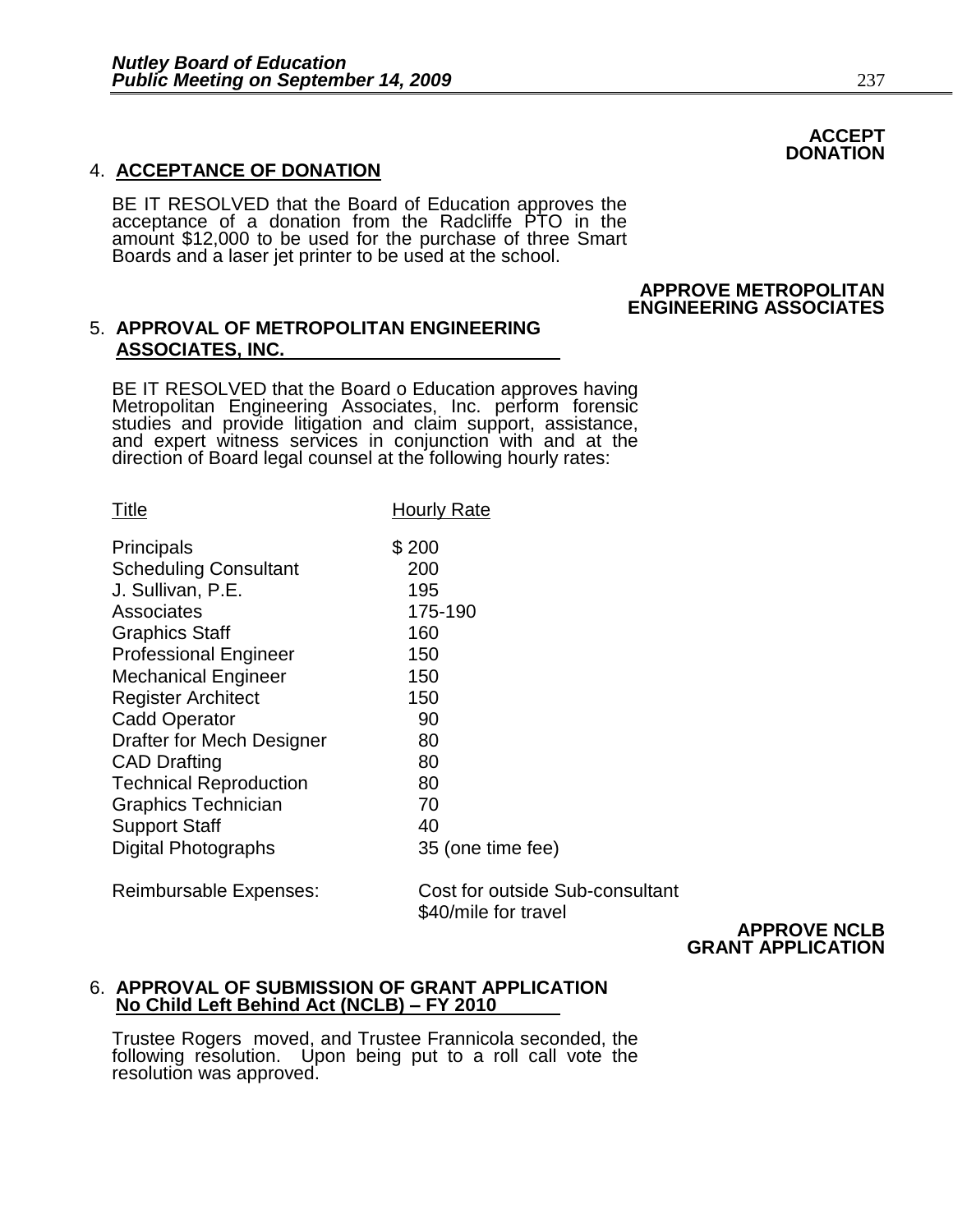BE IT RESOLVED that the Board of Education approves the submission of the application for a FY 2010 Grant under the No Child Left Behind Act (NCLB) in the following amounts:

| Title I Part A         | \$157,655 |
|------------------------|-----------|
| <b>Title II Part A</b> | 102,383   |
| Title II Part D        | 1,592     |
| Title III              | 20,976    |
| Title III Immigrant    | 24,639    |
| Title IV               | 7,966     |
|                        |           |

\$ 315,211

Trustee Moscaritola returned at 8:29 PM.

### **APPROVE SUBMISSION I.D.E.A.**

# 7. **APPROVAL OF SUBMISSION OF APPLICATION I.D.E.A. PART B-Basic and I.D.E.A. B-Preschool – FY 2010**

Trustee Sposato moved, and Trustee Kuchta seconded, the following resolution. Upon being put to a roll call vote the resolution was approved.

BE IT RESOLVED that the Board of Education approves the submission of application for I.D.E.A. for FY 2010 as follows:

I.D.E.A. B-Basic \$ 846,033 I.D.E.A. B-Preschool \$ 39,323

 **REJECT BID TEMP. BOILERS**

# 8. **REJECT BID – TEMPORARY BOILERS AT WASHINGTON & LINCOLN ELEMENTARY SCHOOLS**

Trustee Sautter moved, and Trustee Kuchta seconded, the following resolution. Upon being put to a roll call vote the resolution was approved.

WHEREAS, bids for Temporary Boilers at Washington & Lincoln Elementary Schools were advertised on August 31, 2009.

WHEREAS, sealed bids were publicly opened and read aloud on September 10, 2009 at 1:00 PM in the office of the Business Administrator/Board Secretary, and

WHEREAS, the following bid was received in the following amount:

Silva's Mechanical Services Kearny, NJ \$469,560.00

and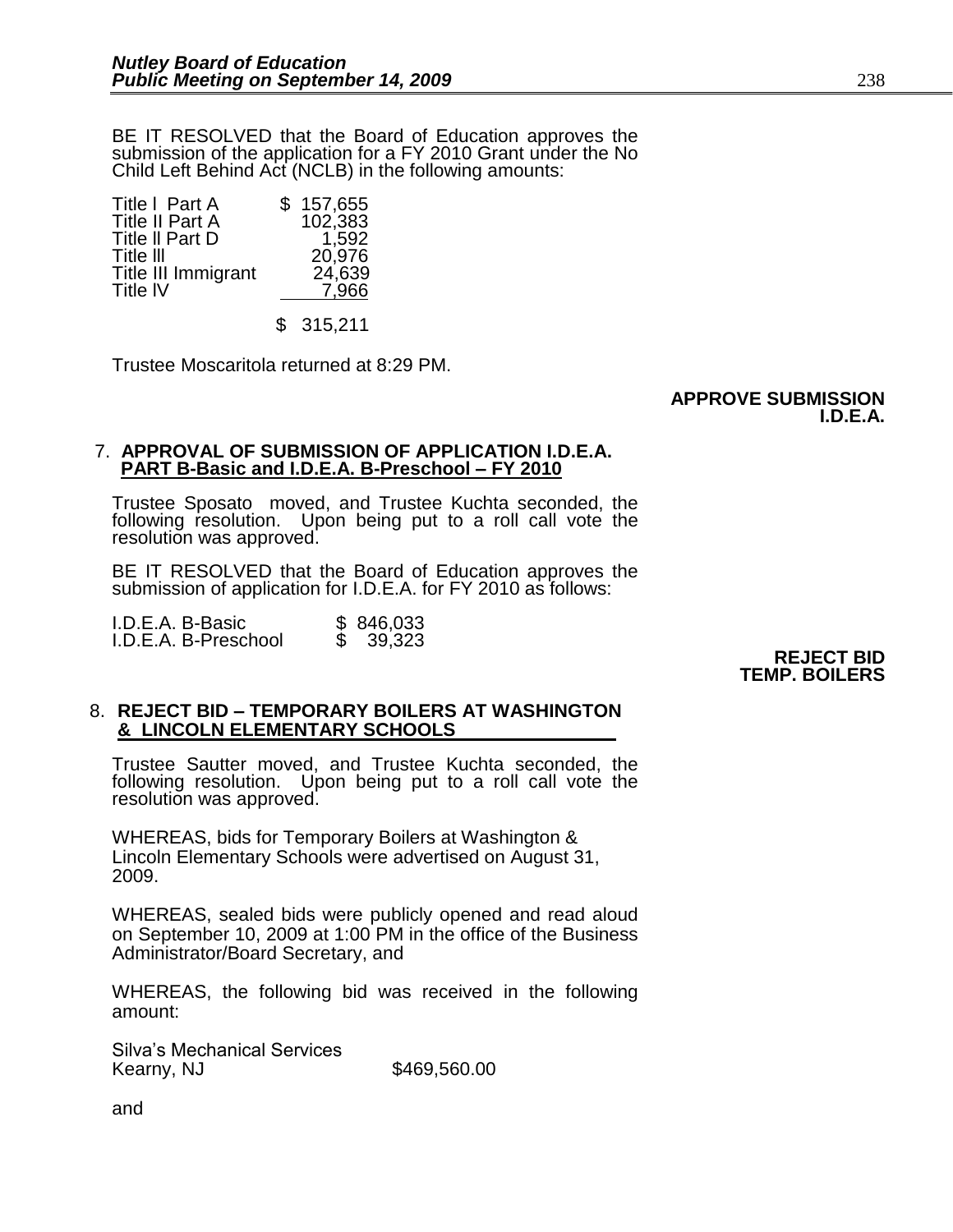WHEREAS, the lowest bid substantially exceeds the cost estimates for the goods or services,

NOW, THEREFORE BE IT RESOLVED that the Board of Education rejects the bids received according to 18A:18A-22 which states that a board of education may reject all bids if the lowest bid substantially exceeds the cost estimates for the goods or services.

# 9. **APPROVAL OF EMERGENCY CONTRACT**

Trustee Kuchta moved, and Trustee Sposato seconded, the following resolution. Upon being put to a roll call vote the resolution was approved.

WHEREAS, bids were opened for temporary boilers for Washington and Lincoln Elementary Schools on September 10, 2009 and they were substantially higher than anticipated and therefore rejected by the Board of Education.

WHEREAS, pursuant to 18A:18A-7, any contract may be negotiated or awarded for a board of education without public advertising for bids and bidding when an emergency exists affecting the health and safety of occupants of school property and requires the immediate delivery of goods or the performance of services.

WHEREAS, an immediate need exists for the delivery of supplemental heat for Washington and Lincoln Elementary Schools before October 15, 2009.

NOW, THEREFORE BE IT RESOLVED that the Nutley Board of Education approves the Business Administrator to sign an emergency contract to provide supplemental heat for Washington and Lincoln Elementary Schools.

# **HEARING OF CITIZENS CITIZENS**

Resident Jeff Dieterle asked about the music program and the clubs in the schools.

Resident Marie Dieterle asked when the public would know about the clubs in the schools.

Resident and teacher Gerard Adubato read a prepared letter from the teachers of Spring Garden School in support of their principal Mrs. Clerico.

Resident Robert Rusignuolo read a prepared letter regarding Spring Garden School, his OPRA requests and speaking out.